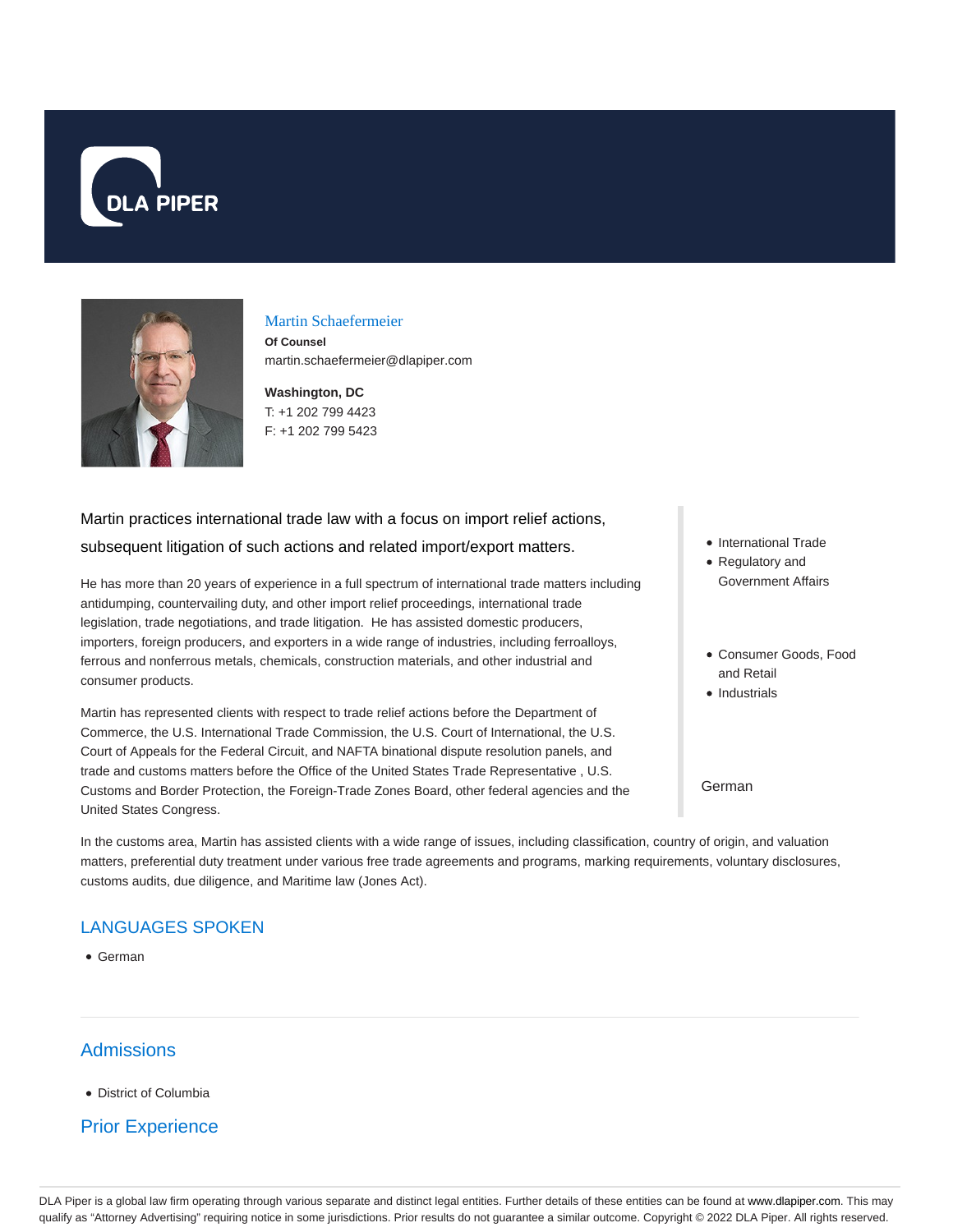During law school, Martin worked as a research assistant for the Max Planck Institute for Foreign and International Criminal Law.

# **Education**

- LL.M., Duke University School of Law 1990
- J.D., Albert-Ludwigs-University; Freiburg, Germany 1989

# **Courts**

- United States Court of Appeals for the Federal Circuit
- United States Court of International Trade

# INSIGHTS

# **Publications**

**US DOC initiates circumvention inquiries against solar cells and modules from Cambodia, Malaysia, Thailand and Vietnam**

14 April 2022

Any additional duties could be applied retroactively to entries before April 1 and could be as much as or in excess of 250 percent of the price of the applicable CSPV cells and modules.

**New antidumping duty petition: certain preserved mushrooms from France, the Netherlands, Poland and Spain – consequences for industry and downstream consumers**

### 6 April 2022

The petitioner seeks the imposition of antidumping duties on imports of the preserved mushrooms from each of the four countries.

**New antidumping and countervailing duty petition: white grape juice concentrate from Argentina – consequences for industry and downstream consumers**

5 April 2022 Key details of the petition.

**US lifts Section 232 tariffs on steel and aluminum from the UK effective June 1, 2022**

28 March 2022 The US-UK agreement includes novel requirements that deserve special attention.

**US announces new trade restrictions against Russia as well as a new round of sanctions against Russian political elites**

16 March 2022 Global Sanctions Alert Many of the newly announced measures will require Congressional action.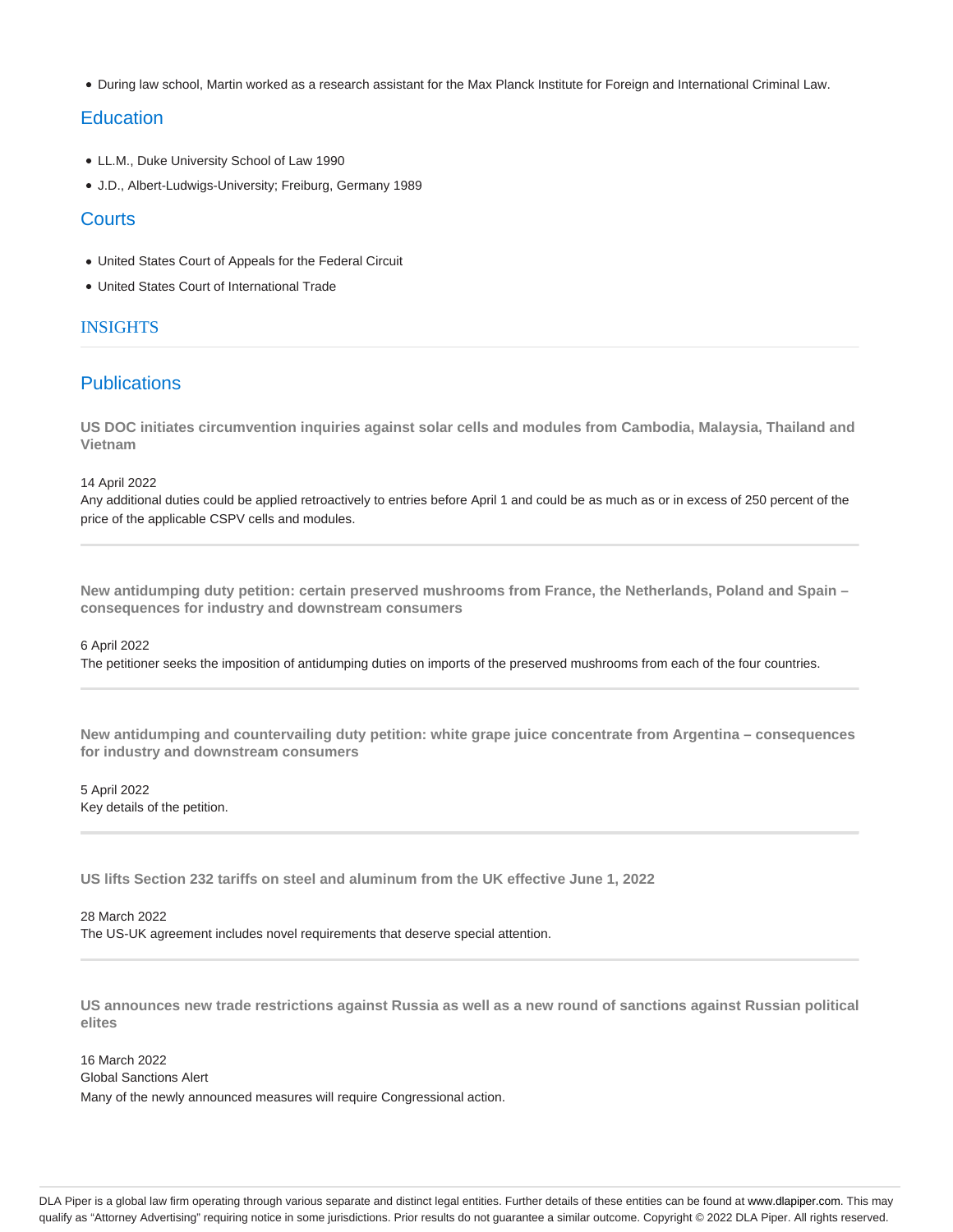**The long-awaited solar panel tariff decision is here – key points for industry stakeholders**

10 February 2022 A still challenging path.

**US lifts Section 232 tariffs on steel from Japan, effective April 1, 2022**

#### 10 February 2022

Beginning April 1, 2022, steel from Japan will be subject to a tariff-rate quota (TRQ), allowing a yearly set volume to enter the US tariff-free.

**New antidumping and countervailing duty petition: Sodium nitrite from India and Russia – consequences for industry and downstream consumers**

#### 18 January 2022

The petitioner alleges dumping margins ranging from 60.3 percent to 75.1 percent for India and from 187.8 percent to 265.5 percent for Russia.

**New antidumping and countervailing duty petition: barium chloride from India – consequences for industry and downstream consumers**

#### 18 January 2022

The petitioner alleges a dumping margin of 235.88 percent along with an unspecified total level of subsidies of at least 1 percent.

**New antidumping duty petition: lemon juice from Brazil and South Africa – consequences for industry and downstream consumers**

## 5 January 2022 The petitioner alleges dumping margins of 555.22 percent for Brazil and 128.61 percent for South Africa.

**New antidumping and countervailing duty petition: Steel nails from India, Oman, Sri Lanka, Thailand and Turkey – consequences for industry and downstream consumers**

4 January 2022 Key details.

**New antidumping duty petition: emulsion styrene-butadiene rubber from the Czech Republic, Italy and Russia – consequences for industry and downstream consumers**

22 November 2021 Key details.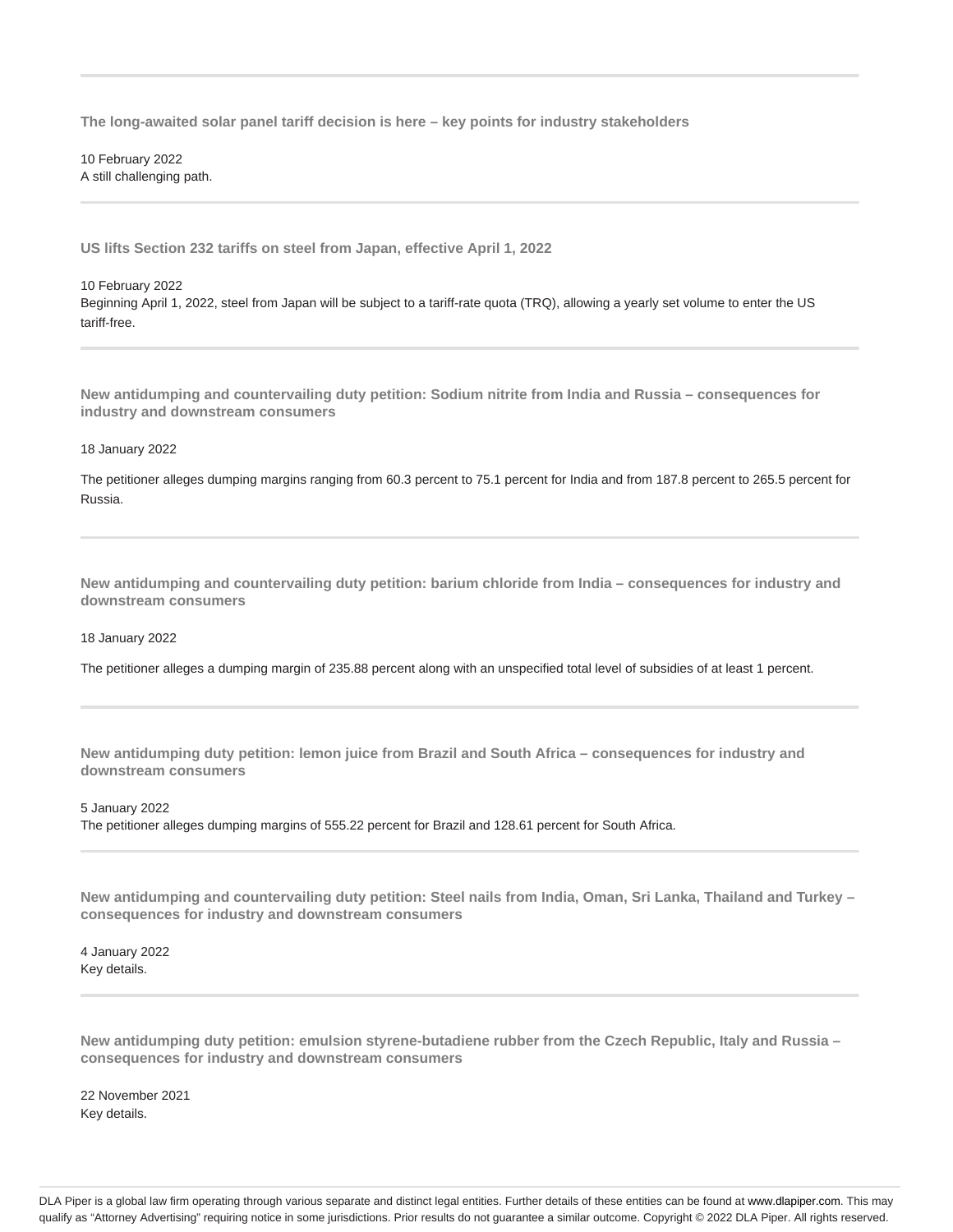**US lifts Section 232 tariffs on steel and aluminum from the EU effective January 1, 2022 – continues similar negotiations with Japan**

2 November 2021

The agreement will apply to US imports made on or after January 1, 2022.

**New antidumping and countervailing duty petition: Oil country tubular goods from Argentina, Mexico, the Republic of Korea, and Russia – consequences for industry and downstream consumers**

8 October 2021

US AD and CVD investigations can result in the imposition of substantial duties in addition to already applicable duties and tariffs.

**US Trade Representative seeks comments on possible reinstatements of previously extended exclusions to Section 301 tariffs**

### 6 October 2021

Interested parties should consider submitting comments in support or opposition to any possible reinstatement.

**New antidumping and countervailing duty petition: Freight rail coupler systems and components from China – consequences for the industry and downstream transportation companies**

4 October 2021 The preliminary ITC injury determination must be made by November 15, 2021.

## **Commodities News and Trends**

20 September 2021

Commodities News and Trends

Brazil and Argentina lead the way in biofuels; CFTC: we will support transition to a low-carbon economy; is the end in sight for the shaledriven pipeline building boom?

**New proposed regulations aim to standardize non-preferential origin determinations for imports from Canada and Mexico**

19 July 2021

Companies have the opportunity to present written comments on all aspects of the Proposed Rule by August 5, 2021.

**New antidumping duty petition: Acrylonitrile-butadiene rubber from France, Mexico and the Republic of Korea – consequences for exporters and US importers**

8 July 2021 Key details and implications.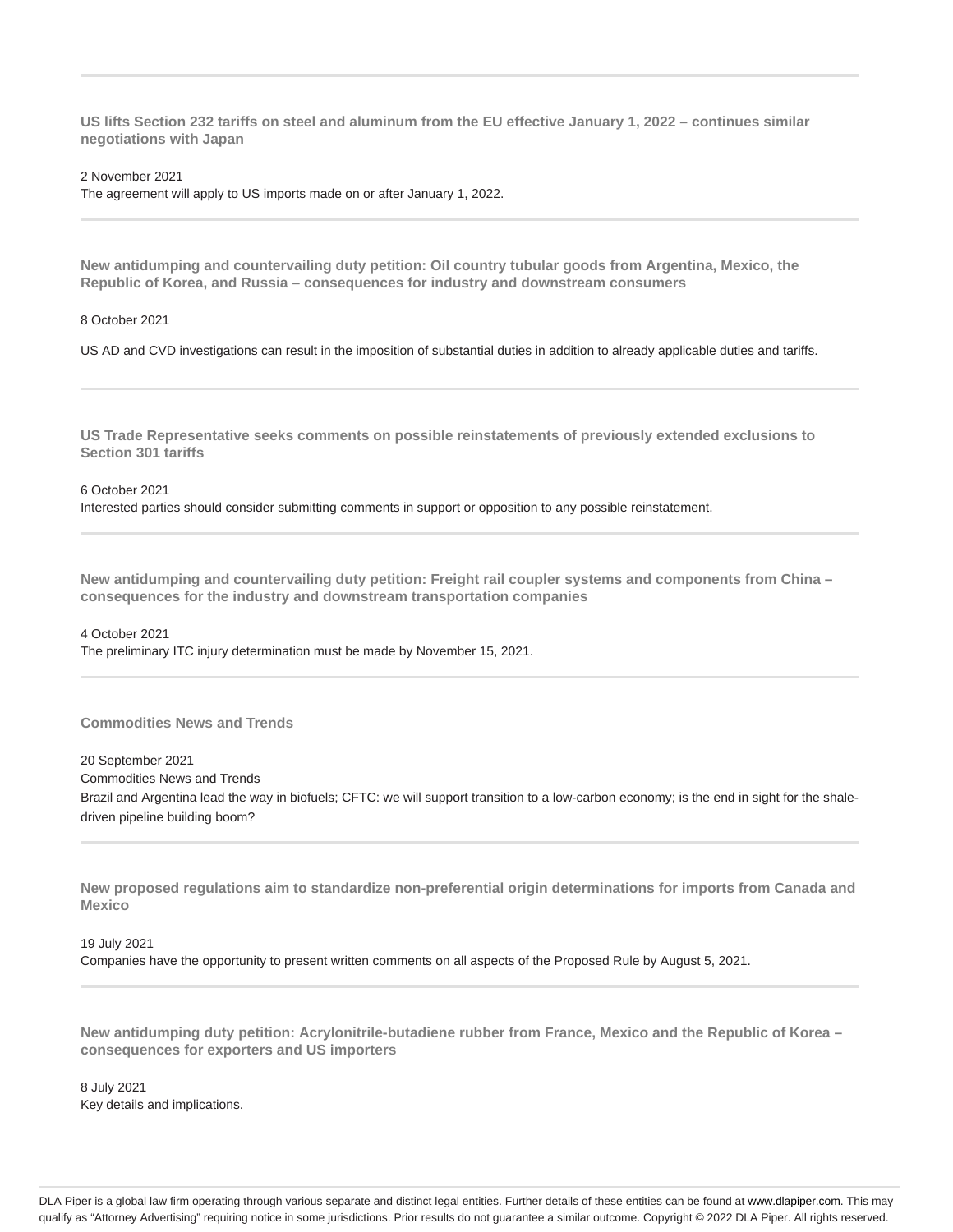**New antidumping and countervailing duty petition: Urea ammonium nitrate solutions from Russia and Trinidad and Tobago – consequences for exporters and US importers**

7 July 2021

The petitioners additionally allege that the governments of Russia and Trinidad and Tobago are providing unfair subsidies to their countries' producers and exporters of urea ammonium nitrate to the US.

**Impact on the US solar, silicon and related industries of new US government actions aimed to address labor practices in Xinjiang**

6 July 2021 Key details and implications for US companies.

**New antidumping duty petition: Raw honey from Argentina, Brazil, India, Ukraine and Vietnam – consequences for exporters and US importers**

26 April 2021 Key details and considerations.

**New antidumping and countervailing duty petition: Walk-behind snow throwers and parts from China – consequences for exporters and US importers**

#### 7 April 2021

The petition alleges that certain walk-behind snow throwers and parts from China are being sold in the US at less than fair value.

**New antidumping and countervailing duty petition: Organic soybean meal from India – consequences for exporters and US importers**

5 April 2021

Foreign producers, exporters and importers should have a strategy for addressing AD and CVD investigations, including possible participation.

**Antidumping and countervailing duty petition against imports of certain Chinese mobile access equipment and subassemblies: Consequences for exporters and US importers**

16 March 2021

Foreign producers, exporters and importers may consider having a strategy for addressing AD and CVD investigations, including possible participation.

**US national security review of the semiconductor manufacturing supply chain presents critical opportunities for industry**

### 15 March 2021

The review supports the CHIPS for America Act.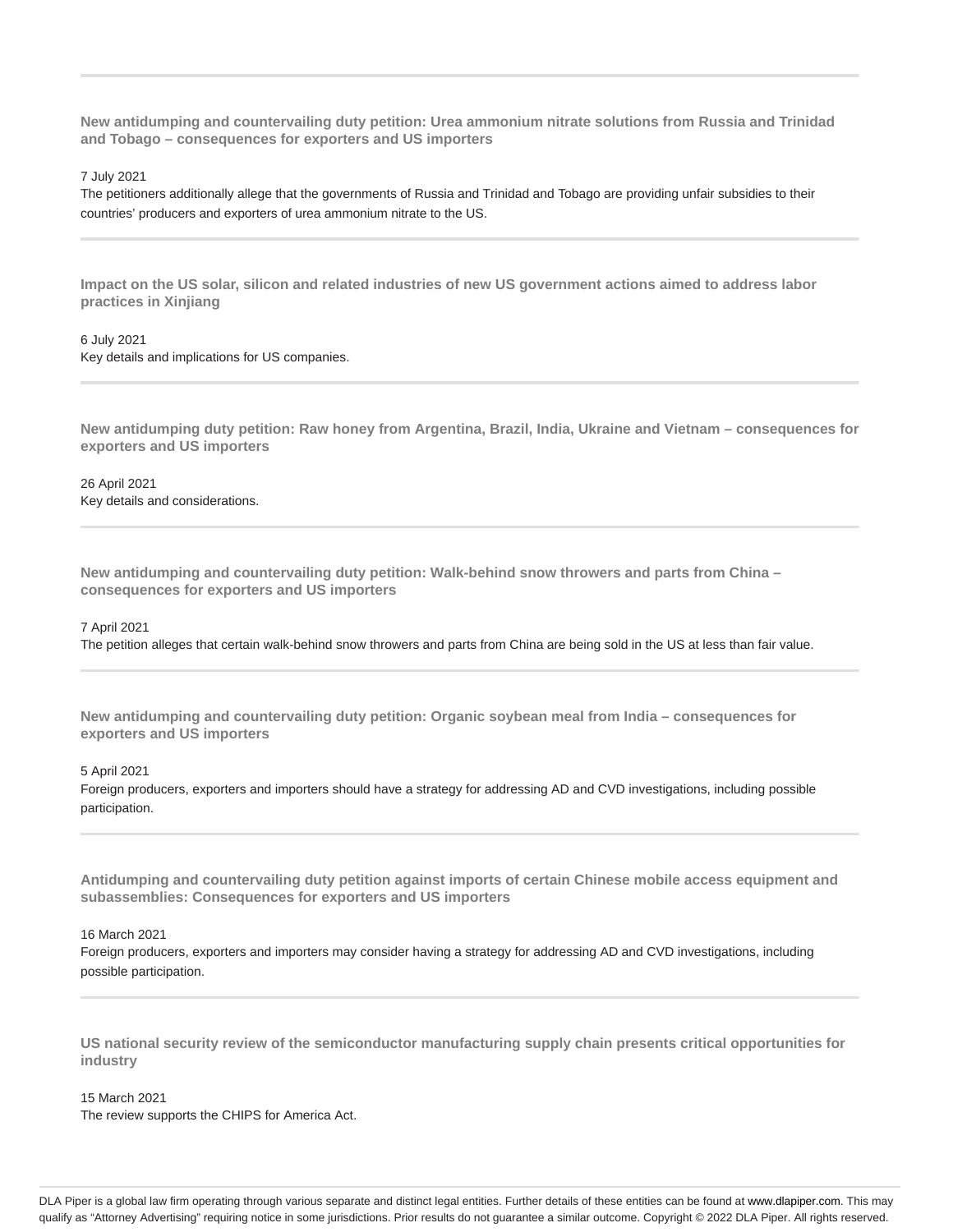**New antidumping and countervailing duty petition filed against imports of granular polytetrafluoroethylene resin from India and Russia: Consequences for exporters and US importers**

2 February 2021 Key details and implications.

**New antidumping duty petition filed against imports of polyester textured yarn from Indonesia, Malaysia, Thailand, and Vietnam: Consequences for exporters and US importers**

#### 2 November 2020

Additional duties can be imposed if the DOC determines that imported goods are dumped and the ITC determines that the domestic industry is materially injured or threatened with such injuries.

**Proposed changes to US Department of Commerce antidumping and countervailing duty regulations: Consequences for exporters and US importers**

#### 31 August 2020

The proposed changes are likely to increase the risk of importers being exposed to unexpected additional duties; foreign producers and exporters could be forced to reduce or cease shipping to the US due to AD and/or CVD duties.

**New antidumping and countervailing duty petitions filed against imports of seamless carbon and alloy steel standard, line and pressure pipe from the Czech Republic, the Republic of Korea, Russia and Ukraine: Consequences for exporters and US importers**

#### 16 July 2020

Duties can be imposed if the DOC determines that imported goods are dumped and/or subsidized and if the ITC also determines that the domestic industry is materially injured or threatened with such injury by reason of subject imports.

**New antidumping and countervailing duty petitions filed against imports of standard steel wire mesh from Mexico: Consequences for exporters and US importers**

#### 7 July 2020

Duties can be imposed if the DOC determines that imported goods are dumped and/or subsidized and if the ITC also determines that the domestic industry is materially injured or threatened with such injury by reason of subject imports.

**New countervailing duty petitions filed against phosphate fertilizer imports from Morocco and Russia: Consequences for exporters and US importers**

## 1 July 2020

US CVD investigations can result in the imposition of substantial duties, in addition to other already applicable duties and tariffs.

**New Section 301 investigations into digital services taxes involving multiple countries**

#### 29 June 2020

The US Trade Representative will investigate whether these DSTs discriminate against or place an unreasonable burden upon or restrict